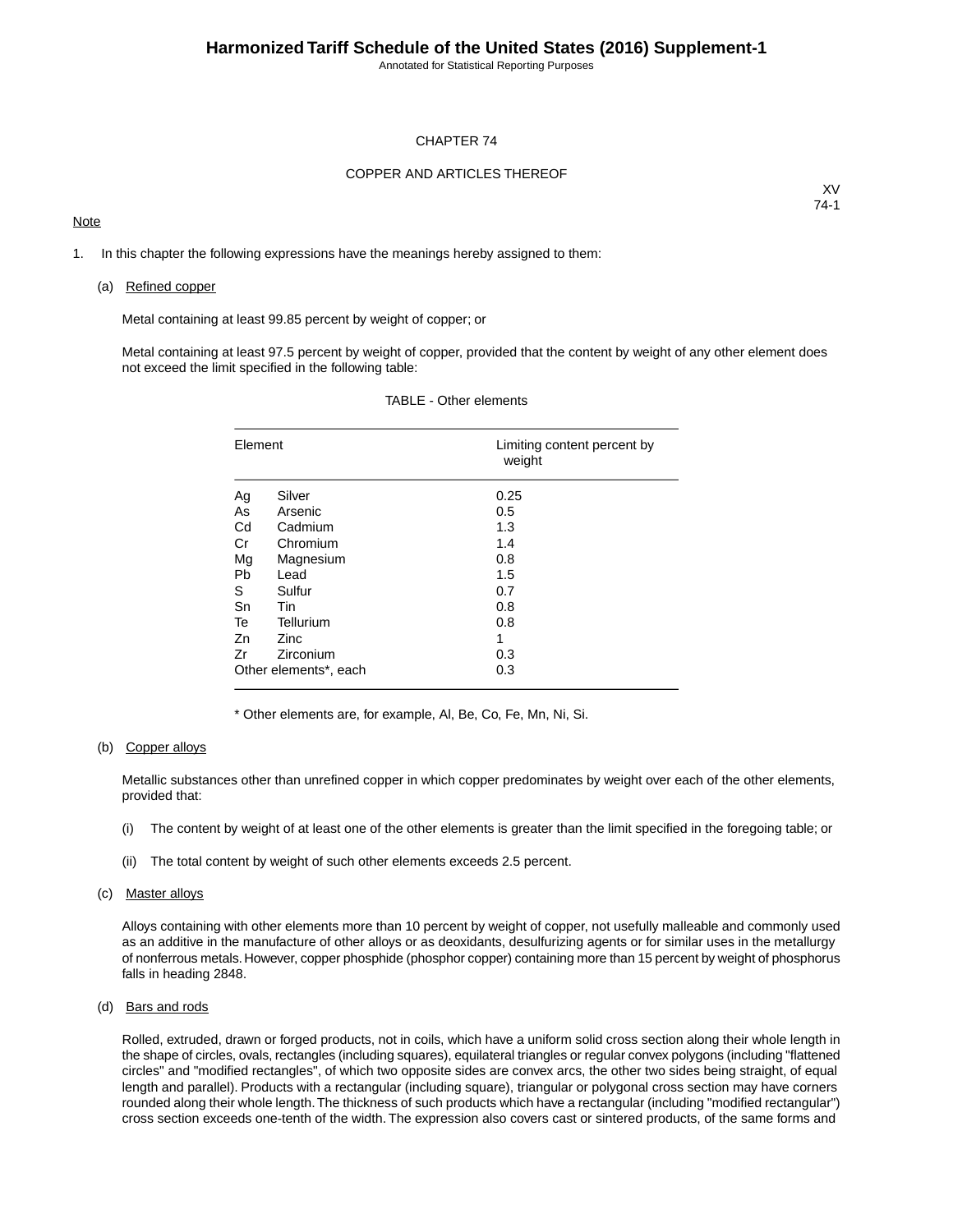Annotated for Statistical Reporting Purposes

Note (con.) XV 74-2

> dimensions, which have been subsequently worked after production (otherwise than by simple trimming or descaling), provided that they have not thereby assumed the character of articles or products of other headings.

> Wire bars and billets with their ends tapered or otherwise worked simply to facilitate their entry into machines for converting them into, for example, drawing stock (wire rod) or tubes, are, however, to be taken to be unwrought copper of heading 7403.

### (e) Profiles

Rolled, extruded, drawn, forged or formed products, coiled or not, of a uniform cross section along their whole length, which do not conform to any of the definitions of bars, rods, wire, plates, sheets, strip, foil, tubes or pipes. The expression also covers cast or sintered products, of the same forms, which have been subsequently worked after production (otherwise than by simple trimming or descaling), provided that they have not thereby assumed the character of articles or products of other headings.

### (f) Wire

Rolled, extruded or drawn products, in coils, which have a uniform solid cross section along their whole length in the shape of circles, ovals, rectangles (including squares), equilateral triangles or regular convex polygons (including "flattened circles" and "modified rectangles", of which two opposite sides are convex arcs, the other two sides being straight, of equal length and parallel). Products with a rectangular (including square), triangular or polygonal cross section may have corners rounded along their whole length. The thickness of such products which have a rectangular (including "modified rectangular") cross section exceeds one-tenth of the width.

#### (g) Plates, sheets, strip and foil

Flat-surfaced products (other than the unwrought products of heading 7403), coiled or not, of solid rectangular (other than square) cross section with or without rounded corners (including "modified rectangles" of which two opposite sides are convex arcs, the other two sides being straight, of equal length and parallel) of a uniform thickness, which are:

- of rectangular (including square) shape with a thickness not exceeding one-tenth of the width,

- of a shape other than rectangular or square, of any size, provided that they do not assume the character of articles or products of other headings.

Headings 7409 and 7410 apply, inter alia, to plates, sheets, strip and foil with patterns (for example, grooves, ribs, checkers, tears, buttons, lozenges) and to such products which have been perforated, corrugated, polished or coated, provided that they do not thereby assume the character of articles or products of other headings.

### (h) Tubes and pipes

Hollow products, coiled or not, which have a uniform cross section with only one enclosed void along their whole length in the shape of circles, ovals, rectangles (including squares), equilateral triangles or regular convex polygons, and which have a uniform wall thickness. Products with a rectangular (including square), equilateral triangular or regular convex polygonal cross section, which may have corners rounded along their whole length, are also to be taken to be tubes and pipes provided the inner and outer cross sections are concentric and have the same form and orientation. Tubes and pipes of the foregoing cross sections may be polished, coated, bent, threaded, drilled, waisted, expanded, cone-shaped or fitted with flanges, collars or rings.

#### Subheading Note

- 1. In this chapter the following expressions have the meanings hereby assigned to them:
	- (a) Copper-zinc base alloys (brasses)

Alloys of copper and zinc, with or without other elements. When other elements are present:

- zinc predominates by weight over each of such other elements;
- any nickel content by weight is less than 5 percent (see copper-nickel-zinc alloys (nickel silvers)); and
- any tin content by weight is less than 3 percent (see copper-tin alloys (bronzes)).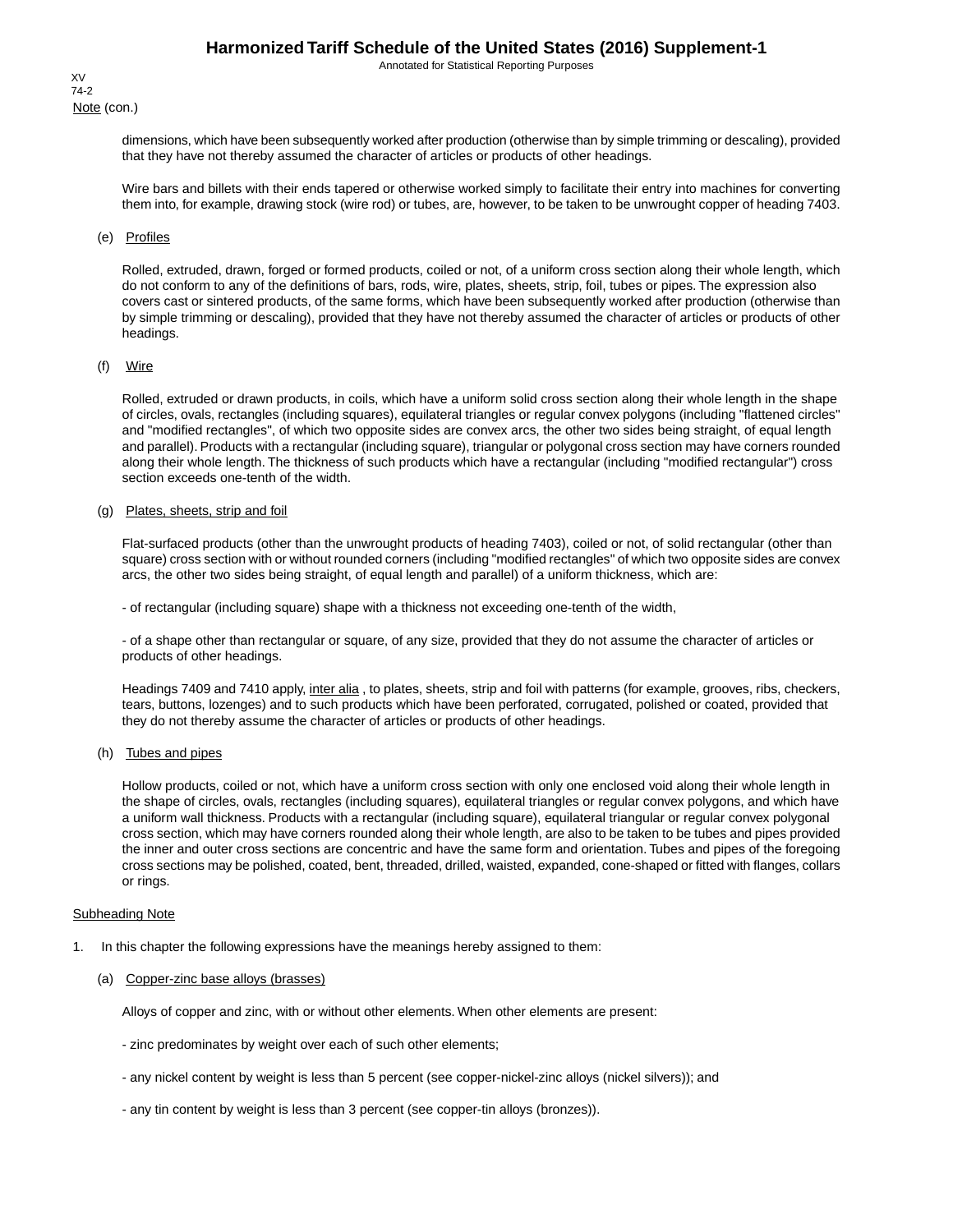Annotated for Statistical Reporting Purposes

Subheading Note (con.)

### (b) Copper-tin base alloys (bronzes)

Alloys of copper and tin, with or without other elements. When other elements are present, tin predominates by weight over each of such other elements, except that when the tin content is 3 percent or more the zinc content by weight may exceed that of tin but must be less than 10 percent.

#### (c) Copper-nickel-zinc base alloys (nickel silvers)

Alloys of copper, nickel and zinc, with or without other elements. The nickel content is 5 percent or more by weight (see copper-zinc alloys (brasses)).

#### (d) Copper-nickel base alloys

Alloys of copper and nickel, with or without other elements but in any case containing by weight not more than 1 percent of zinc. When other elements are present, nickel predominates by weight over each of such other elements.

#### Additional U.S. Note

1. The deduction provided for in additional U.S. note 1 to chapter 26 shall apply to cement copper and copper precipitates of subheading 7401.20.

### **Statistical Note**

I. For the purposes of this chapter, the term "beryllium copper master alloy" refers to master alloys which contain by weight at least 3 percent but not more than 10 percent beryllium.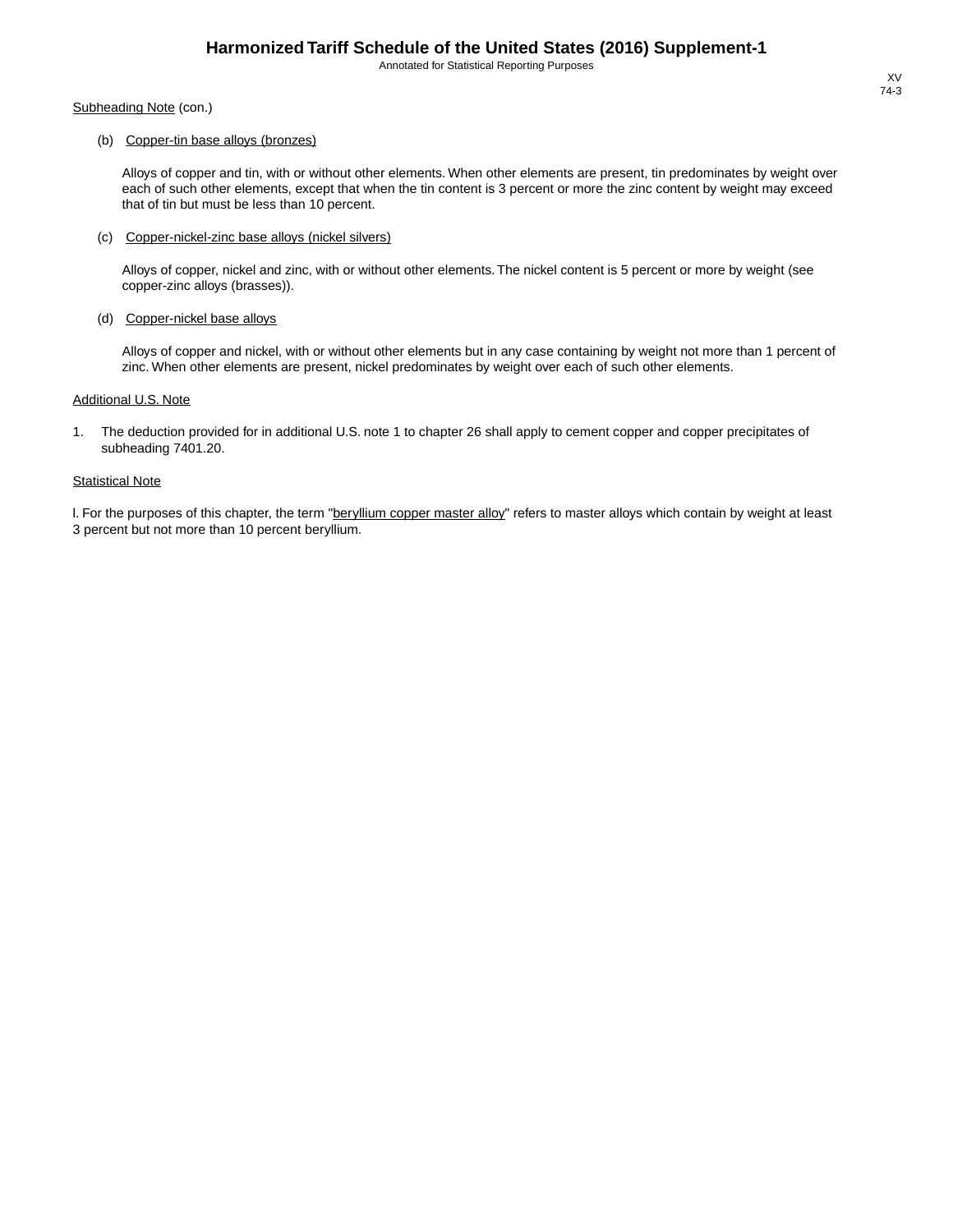Annotated for Statistical Reporting Purposes

| Heading/      | Stat.       |                                                                                                  | Unit           |         | Rates of Duty                                                                          |                |
|---------------|-------------|--------------------------------------------------------------------------------------------------|----------------|---------|----------------------------------------------------------------------------------------|----------------|
| Subheading    | Suf-<br>fix | <b>Article Description</b>                                                                       | of<br>Quantity | General | 1<br>Special                                                                           | $\overline{2}$ |
| 7401.00.00    |             | 00 Copper mattes; cement copper (precipitated copper)                                            | kg             | Free    |                                                                                        | 6%             |
|               |             | 7402.00.00 00 Unrefined copper; copper anodes for electrolytic refining                          | kg             | Free    |                                                                                        | 6%             |
| 7403          |             | Refined copper and copper alloys, unwrought (other than<br>master alloys of heading 7405):       | Cu kg          |         |                                                                                        |                |
| 7403.11.00 00 |             | Refined copper:                                                                                  |                |         | Free (A*, AU, BH,<br>CA, CL, CO, D, E,<br>IL, JO, KR, MA,<br>MX, OM, P, PA,<br>PE, SG) | 6%             |
| 7403.12.00 00 |             |                                                                                                  |                |         | Free (A, AU, BH,<br>CA, CL, CO, D, E,<br>IL, JO, KR, MA,<br>MX, OM, P, PA,<br>PE, SG)  | 6%             |
| 7403.13.00 00 |             |                                                                                                  | kg1%           |         | Free (A, AU, BH,<br>CA, CL, CO, D, E,<br>IL, JO, KR, MA,<br>MX, OM, P, PA,<br>PE, SG)  | 6%             |
| 7403.19.00 00 |             |                                                                                                  |                |         | Free (A, AU, BH,<br>CA, CL, CO, D, E,<br>IL, JO, KR, MA,<br>MX, OM, P, PA,<br>PE, SG)  | 6%             |
| 7403.21.00 00 |             | Copper alloys:                                                                                   |                |         | Free (A, AU, BH,<br>CA, CL, CO, D, E,<br>IL, JO, KR, MA,<br>MX, OM, P, PA,<br>PE, SG)  | 6%             |
| 7403.22.00 00 |             |                                                                                                  |                |         | Free (A, AU, BH,<br>CA, CL, CO, D, E,<br>IL, JO, KR, MA,<br>MX, OM, P, PA,<br>PE, SG)  | 6%             |
| 7403.29.01    |             |                                                                                                  |                | . 1%    | Free (A, AU, BH,<br>CA, CL, CO, D, E,<br>IL, JO, KR, MA,<br>MX, OM, P, PA,<br>PE, SG)  | 6%             |
|               | 10          | Copper-nickel base alloys (cupro-nickel) or<br>copper-nickel-zinc base alloys (nickel silver) kg |                |         |                                                                                        |                |
|               | 80          |                                                                                                  | kg             |         |                                                                                        |                |
|               |             |                                                                                                  |                |         |                                                                                        |                |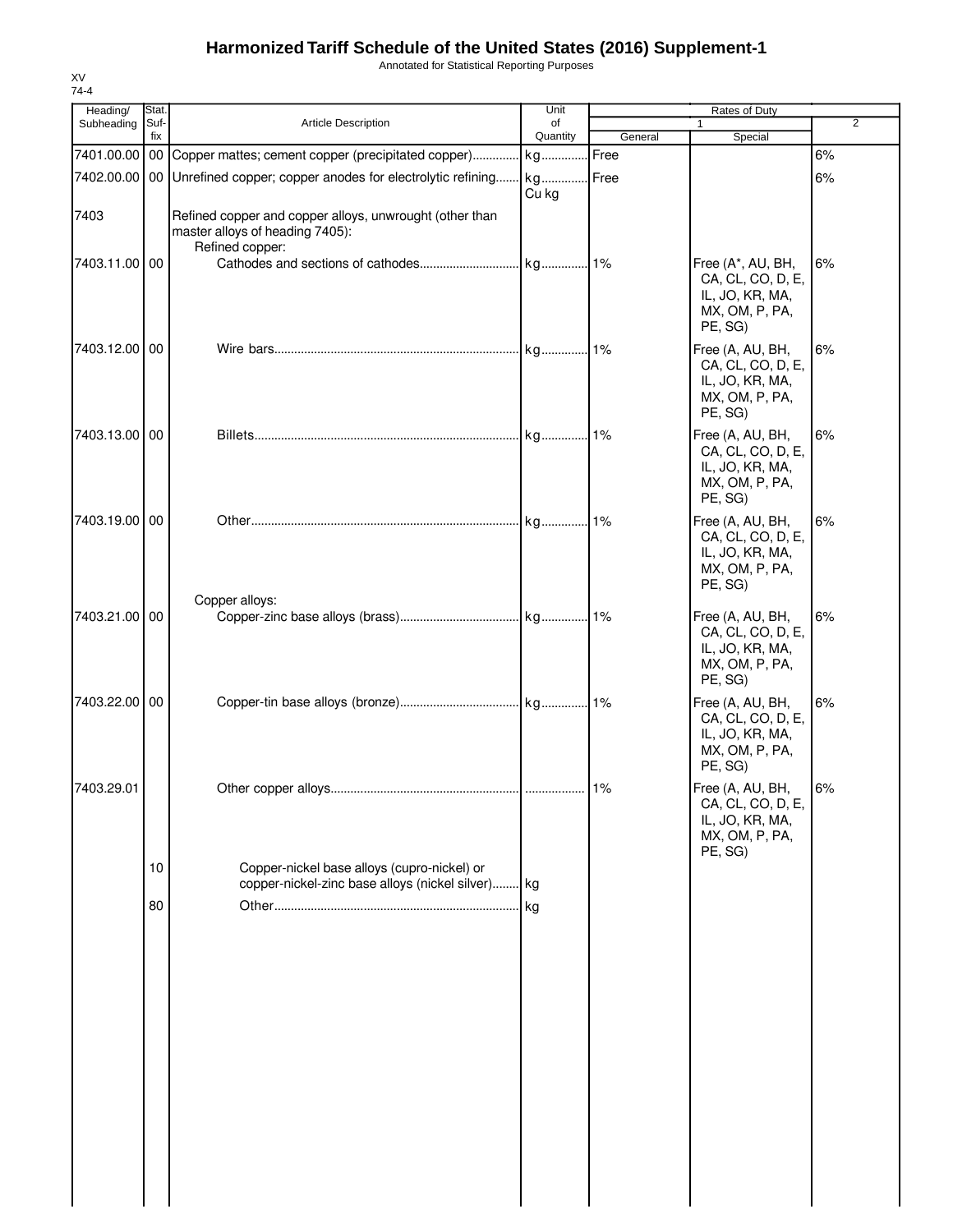Annotated for Statistical Reporting Purposes

| Heading/                 | Stat.                 |                                                                                                         | Unit           |         | Rates of Duty |                |
|--------------------------|-----------------------|---------------------------------------------------------------------------------------------------------|----------------|---------|---------------|----------------|
| Subheading               | Suf-<br>fix           | Article Description                                                                                     | of<br>Quantity | General | Special       | $\overline{2}$ |
| 7404.00<br>7404.00.30    | 20                    | Copper waste and scrap:<br>Spent anodes; waste and scrap with a copper content of                       |                |         |               | 6%             |
|                          | 45<br>55              | Of copper alloys:<br>Of copper-zinc base alloys (brass):<br>Containing more than 0.3 percent of lead kg |                |         |               |                |
|                          | 65<br>90              |                                                                                                         |                |         |               |                |
| 7404.00.60               | 20                    | Of copper alloys:                                                                                       |                | Free    |               | 6%             |
|                          | 45                    | Of copper-zinc base alloys (brass):<br>Containing more than 0.3 percent of lead kg                      |                |         |               |                |
|                          | 55<br>65<br>90        |                                                                                                         |                |         |               |                |
| 7405.00<br>7405.00.10 00 |                       | Master alloys of copper:<br>Containing by weight 5 percent or more but not more than                    |                |         |               | 12%            |
| 7405.00.60               | 30                    |                                                                                                         |                |         |               | 28%            |
| 7406<br>7406.10.00       | 50<br>$\overline{00}$ | Copper powders and flakes:                                                                              |                |         |               | 49%            |
| 7406.20.00               | $\overline{00}$       |                                                                                                         |                |         |               | 12%            |
|                          |                       |                                                                                                         |                |         |               |                |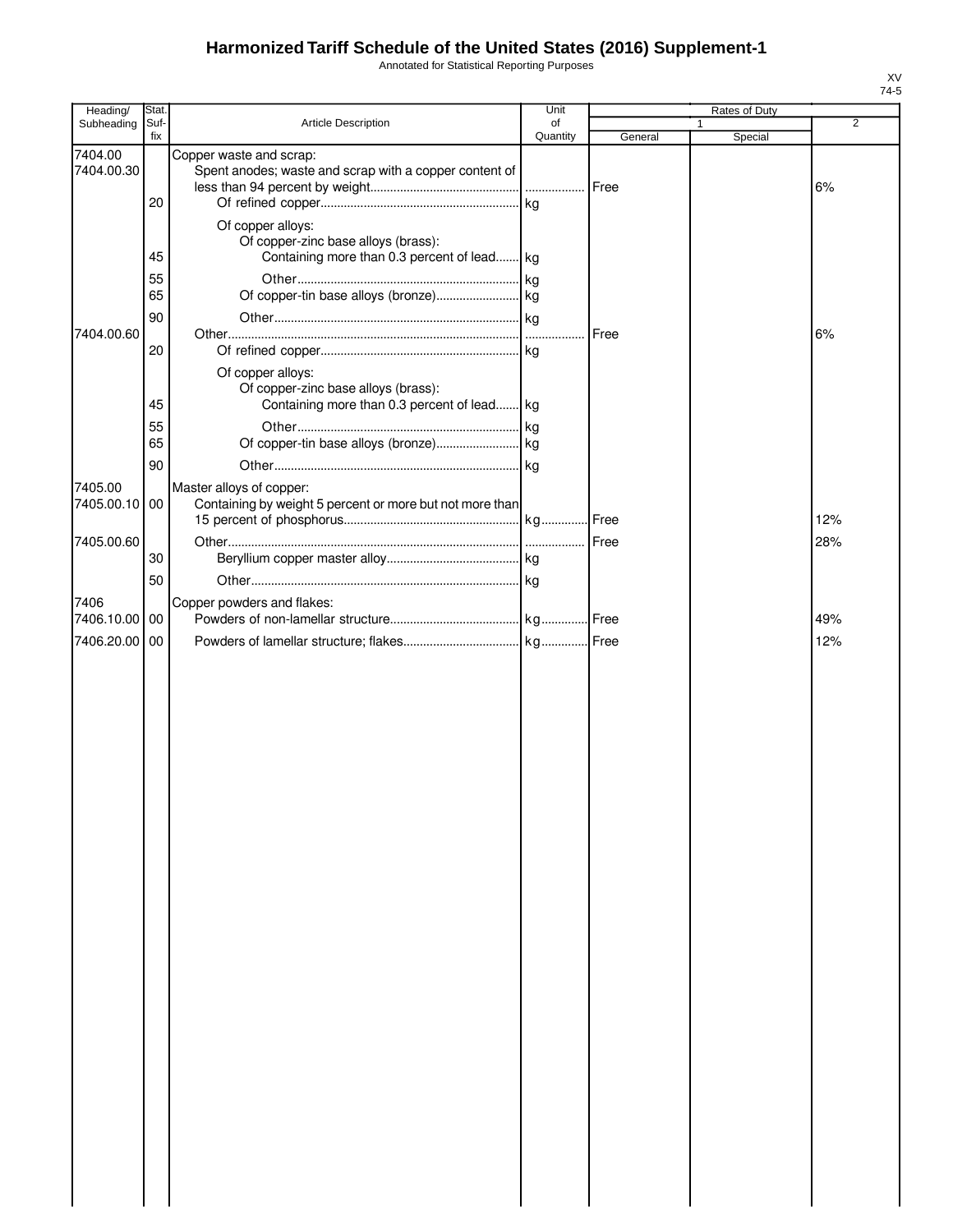Annotated for Statistical Reporting Purposes

| Heading/        | Stat.       |                                                                       | Unit           |         | Rates of Duty                                                                          |                |
|-----------------|-------------|-----------------------------------------------------------------------|----------------|---------|----------------------------------------------------------------------------------------|----------------|
| Subheading      | Suf-<br>fix | <b>Article Description</b>                                            | of<br>Quantity | General | 1<br>Special                                                                           | $\overline{2}$ |
| 7407<br>7407.10 |             | Copper bars, rods and profiles:<br>Of refined copper:                 |                |         |                                                                                        |                |
| 7407.10.15 00   |             | Profiles:                                                             |                |         | Free (A, AU, BH,<br>CA, CL, CO, D, E,<br>IL, JO, KR, MA,<br>MX, OM, P, PA,<br>PE, SG)  | 48%            |
| 7407.10.30 00   |             |                                                                       |                |         | Free (A, AU, BH,<br>CA, CL, CO, D, E,<br>IL, JO, KR, MA,<br>MX, OM, P, PA,<br>PE, SG)  | 48%            |
| 7407.10.50      |             |                                                                       |                | 1%      | Free (A, AU, BH,<br>CA, CL, CO, D, E,<br>IL, JO, KR, MA,<br>MX, OM, P, PA,<br>PE, SG)  | 7%             |
|                 | 10          |                                                                       |                |         |                                                                                        |                |
| 7407.21         | 50          | Of copper alloys:<br>Of copper-zinc base alloys (brass):<br>Profiles: |                |         |                                                                                        |                |
| 7407.21.15      | 00          |                                                                       |                |         | Free (A, AU, BH,<br>CA, CL, CO, D, E,<br>IL, JO, KR, MA,<br>MX, OM, P, PA,<br>PE, SG)  | 17%            |
| 7407.21.30 00   |             |                                                                       |                |         | Free (A, AU, BH,<br>CA, CL, CO, D, E,<br>IL, JO, KR, MA,<br>MX, OM, P, PA,<br>PE, SG)  | 17%            |
| 7407.21.50 00   |             | Bars and rods:                                                        |                |         | Free (A, AU, BH,<br>CA, CL, CO, D, E,<br>IL, JO, KR, MA,<br>MX, OM, P, PA,<br>PE, SG)  | 9%             |
| 7407.21.70 00   |             | Other:                                                                |                |         | Free (A, AU, BH,<br>CA, CL, CO, D, E,<br>IL, JO, KR, MA,<br>MX, OM, P, PA,<br>PE, SG)  | 9%             |
| 7407.21.90 00   |             |                                                                       | kg             | .2.2%   | Free (A*, AU, BH,<br>CA, CL, CO, D, E,<br>IL, JO, KR, MA,<br>MX, OM, P, PA,<br>PE, SG) | 9%             |
|                 |             |                                                                       |                |         |                                                                                        |                |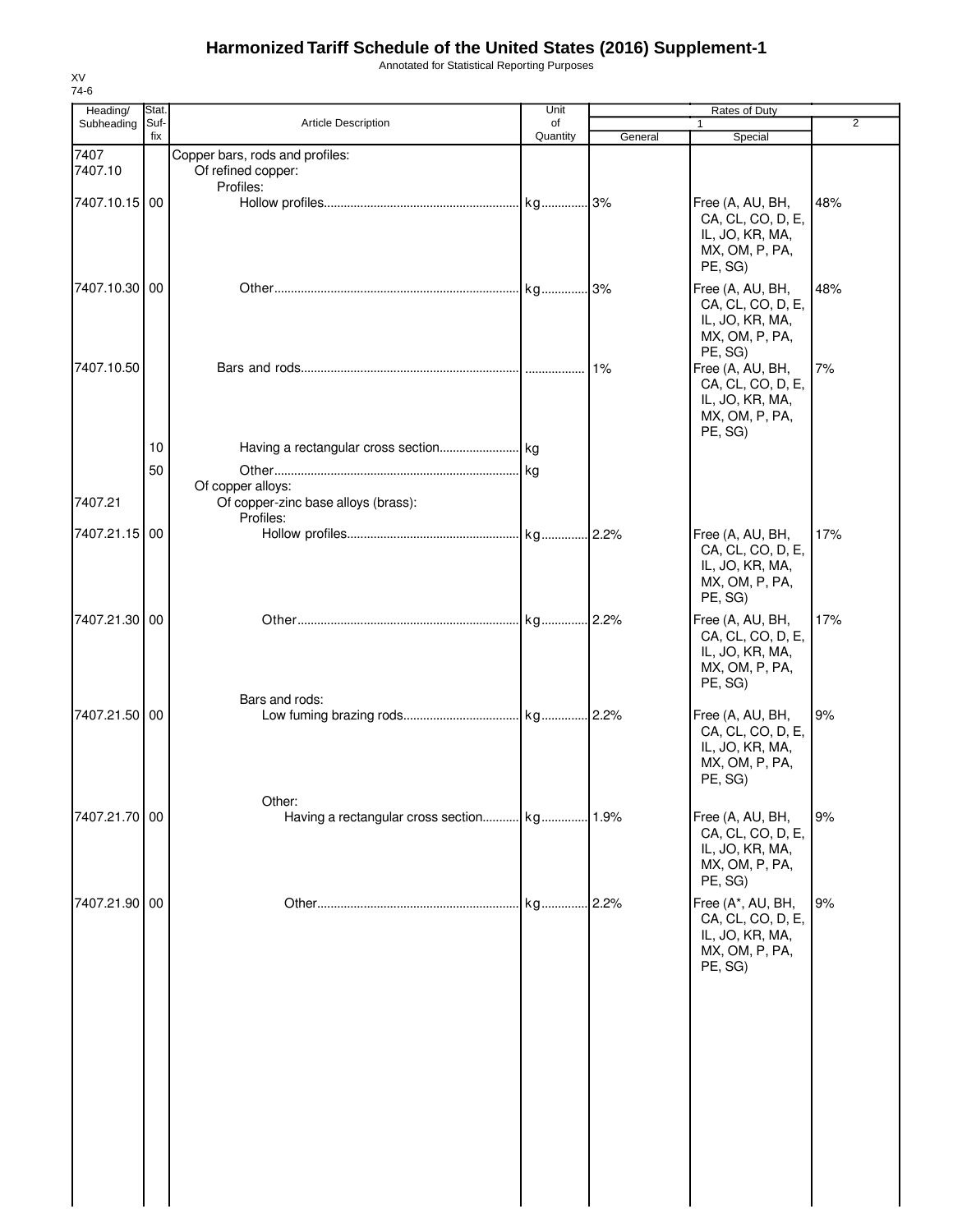Annotated for Statistical Reporting Purposes

| Heading/      | Stat.       |                                                                                          | Unit           |         | Rates of Duty                     |     |
|---------------|-------------|------------------------------------------------------------------------------------------|----------------|---------|-----------------------------------|-----|
| Subheading    | Suf-<br>fix | Article Description                                                                      | of<br>Quantity | General | $\mathbf{1}$<br>Special           | 2   |
| 7407 (con.)   |             | Copper bars, rods and profiles: (con.)                                                   |                |         |                                   |     |
|               |             | Of copper alloys: (con.)                                                                 |                |         |                                   |     |
| 7407.29       |             | Other:<br>Profiles:                                                                      |                |         |                                   |     |
| 7407.29.16    |             |                                                                                          |                |         | Free (A, AU, BH,                  | 48% |
|               |             |                                                                                          |                |         | CA, CL, CO, D, E,                 |     |
|               |             |                                                                                          |                |         | IL, JO, KR, MA,                   |     |
|               |             |                                                                                          |                |         | MX, OM, P, PA,<br>PE, SG)         |     |
|               | 10          | Of copper-nickel base alloys (cupro-nickel)                                              |                |         |                                   |     |
|               |             | or copper-nickel-zinc base alloys (nickel                                                |                |         |                                   |     |
|               |             |                                                                                          |                |         |                                   |     |
|               | 80          |                                                                                          |                |         |                                   |     |
|               |             | Other:                                                                                   |                |         |                                   |     |
| 7407.29.34 00 |             | Of copper-nickel base alloys (cupro-nickel)<br>or copper-nickel-zinc base alloys (nickel |                |         |                                   |     |
|               |             |                                                                                          |                |         | Free (A, AU, BH,                  | 48% |
|               |             |                                                                                          |                |         | CA, CL, CO, D, E,                 |     |
|               |             |                                                                                          |                |         | IL, JO, KR, MA,                   |     |
|               |             |                                                                                          |                |         | MX, OM, P, PA,<br>PE, SG)         |     |
| 7407.29.38 00 |             |                                                                                          |                |         | Free (A, AU, BH,                  | 48% |
|               |             |                                                                                          |                |         | CA, CL, CO, D, E,                 |     |
|               |             |                                                                                          |                |         | IL, JO, KR, MA,                   |     |
|               |             |                                                                                          |                |         | MX, OM, P, PA,                    |     |
| 7407.29.40 00 |             | Bars and rods of copper-nickel base alloys                                               |                |         | PE, SG)                           |     |
|               |             | (cupro-nickel) or copper-nickel-zinc base alloys                                         |                |         |                                   |     |
|               |             |                                                                                          |                |         | Free (A, AU, BH,                  | 48% |
|               |             |                                                                                          |                |         | CA, CL, CO, D, E,                 |     |
|               |             |                                                                                          |                |         | IL, JO, KR, MA,<br>MX, OM, P, PA, |     |
|               |             |                                                                                          |                |         | PE, SG)                           |     |
| 7407.29.50 00 |             |                                                                                          |                |         | Free (A, AU, BH,                  | 9%  |
|               |             |                                                                                          |                |         | CA, CL, CO, D, E,                 |     |
|               |             |                                                                                          |                |         | IL, JO, KR, MA,                   |     |
|               |             |                                                                                          |                |         | MX, OM, P, PA,<br>PE, SG)         |     |
|               |             |                                                                                          |                |         |                                   |     |
|               |             |                                                                                          |                |         |                                   |     |
|               |             |                                                                                          |                |         |                                   |     |
|               |             |                                                                                          |                |         |                                   |     |
|               |             |                                                                                          |                |         |                                   |     |
|               |             |                                                                                          |                |         |                                   |     |
|               |             |                                                                                          |                |         |                                   |     |
|               |             |                                                                                          |                |         |                                   |     |
|               |             |                                                                                          |                |         |                                   |     |
|               |             |                                                                                          |                |         |                                   |     |
|               |             |                                                                                          |                |         |                                   |     |
|               |             |                                                                                          |                |         |                                   |     |
|               |             |                                                                                          |                |         |                                   |     |
|               |             |                                                                                          |                |         |                                   |     |
|               |             |                                                                                          |                |         |                                   |     |
|               |             |                                                                                          |                |         |                                   |     |
|               |             |                                                                                          |                |         |                                   |     |
|               |             |                                                                                          |                |         |                                   |     |
|               |             |                                                                                          |                |         |                                   |     |
|               |             |                                                                                          |                |         |                                   |     |
|               |             |                                                                                          |                |         |                                   |     |
|               |             |                                                                                          |                |         |                                   |     |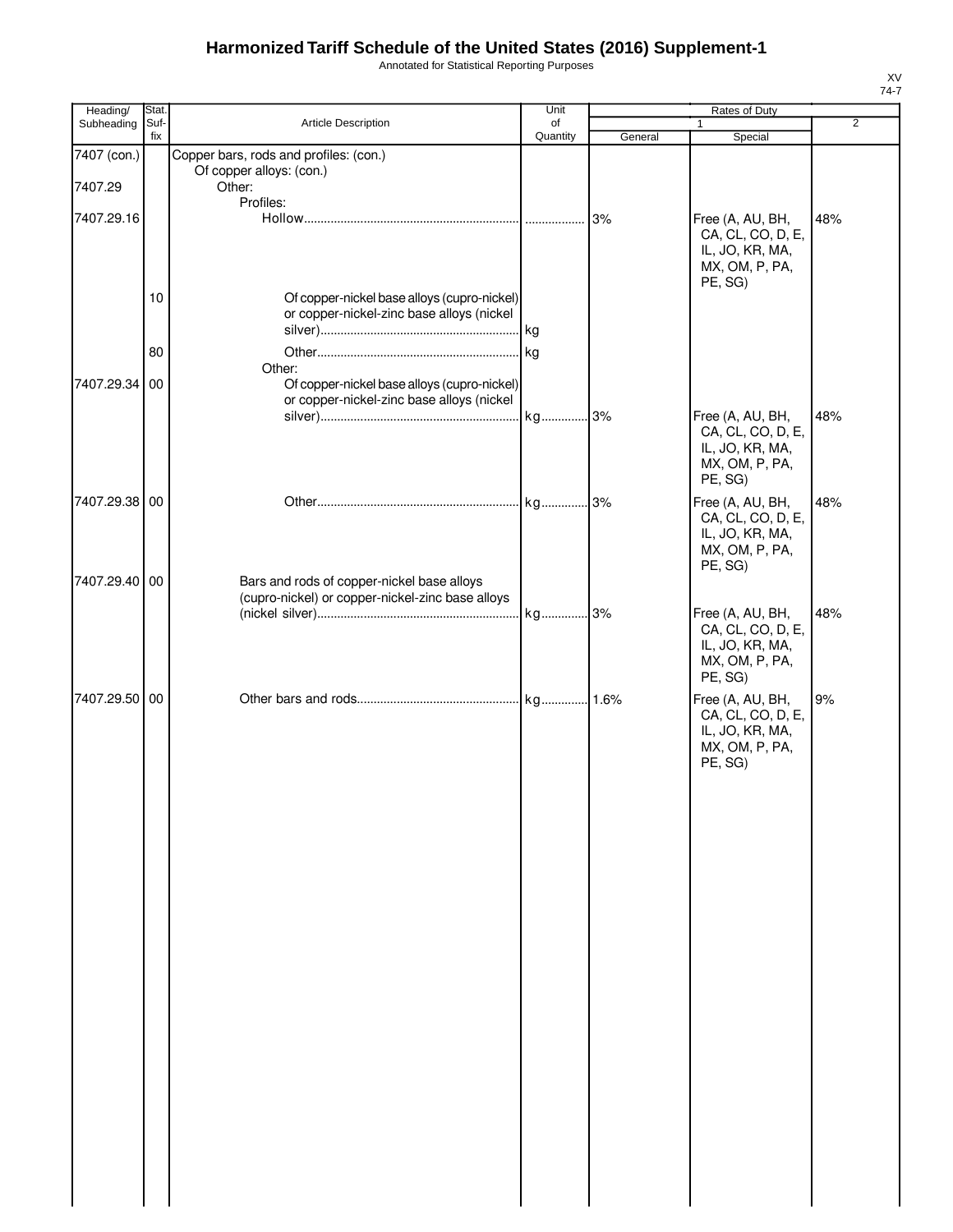Annotated for Statistical Reporting Purposes

| Heading/                 | Stat.       |                                                                                                   | Unit           |         | Rates of Duty                                                                                     |                |
|--------------------------|-------------|---------------------------------------------------------------------------------------------------|----------------|---------|---------------------------------------------------------------------------------------------------|----------------|
| Subheading               | Suf-<br>fix | Article Description                                                                               | of<br>Quantity | General | Special                                                                                           | $\overline{2}$ |
| 7408<br>7408.11          |             | Copper wire:<br>Of refined copper:<br>Of which the maximum cross-sectional dimension              |                |         |                                                                                                   |                |
| 7408.11.30 00            |             | exceeds 6 mm:<br>With a maximum cross-sectional dimension over                                    | kg 1%          |         | Free (A, AU, BH,                                                                                  | 7%             |
| 7408.11.60 00            |             | With a maximum cross-sectional dimension over                                                     |                |         | CA, CL, CO, D, E,<br>IL, JO, KR, MA,<br>MX, OM, P, PA,<br>PE, SG)                                 |                |
|                          |             |                                                                                                   |                |         | Free (A*, AU, BH,<br>CA, CL, CO, D, E,<br>IL, JO, KR, MA,<br>MX, OM, P, PA,                       | 28%            |
| 7408.19.00               |             |                                                                                                   |                | 3%      | PE, SG)<br>Free (A*, AU, BH,<br>CA, CL, CO, D, E,<br>IL, JO, KR, MA,<br>MX, OM, P, PA,<br>PE, SG) | 28%            |
|                          | 30          | With a maximum cross-sectional dimension of                                                       | kg             |         |                                                                                                   |                |
|                          | 60          | Of copper alloys:                                                                                 |                |         |                                                                                                   |                |
| 7408.21.00 00            |             |                                                                                                   |                |         | Free (A, AU, BH,<br>CA, CL, CO, D, E,<br>IL, JO, KR, MA,<br>MX, OM, P, PA,<br>PE, SG)             | 28%            |
| 7408.22                  |             | Of copper-nickel base alloys (cupro-nickel) or<br>copper-nickel-zinc base alloys (nickel silver): |                |         |                                                                                                   |                |
| 7408.22.10 00            |             |                                                                                                   |                |         | Free (A, AU, BH,<br>CA, CL, CO, D, E,<br>IL, JO, KR, MA,<br>MX, OM, P, PA,<br>PE, SG)             | 28%            |
| 7408.22.50 00            |             |                                                                                                   |                |         | Free (A, AU, BH,<br>CA, CL, CO, D, E,<br>IL, JO, KR, MA,<br>MX, OM, P, PA,<br>PE, SG)             | 28%            |
| 7408.29<br>7408.29.10 00 |             | Other:                                                                                            |                |         | Free (A, AU, BH,<br>CA, CL, CO, D, E,<br>IL, JO, KR, MA,<br>MX, OM, P, PA,<br>PE, SG)             | 28%            |
| 7408.29.50 00            |             |                                                                                                   |                |         | Free (A, AU, BH,<br>CA, CL, CO, D, E,<br>IL, JO, KR, MA,<br>MX, OM, P, PA,<br>PE, SG)             | 28%            |
|                          |             |                                                                                                   |                |         |                                                                                                   |                |
|                          |             |                                                                                                   |                |         |                                                                                                   |                |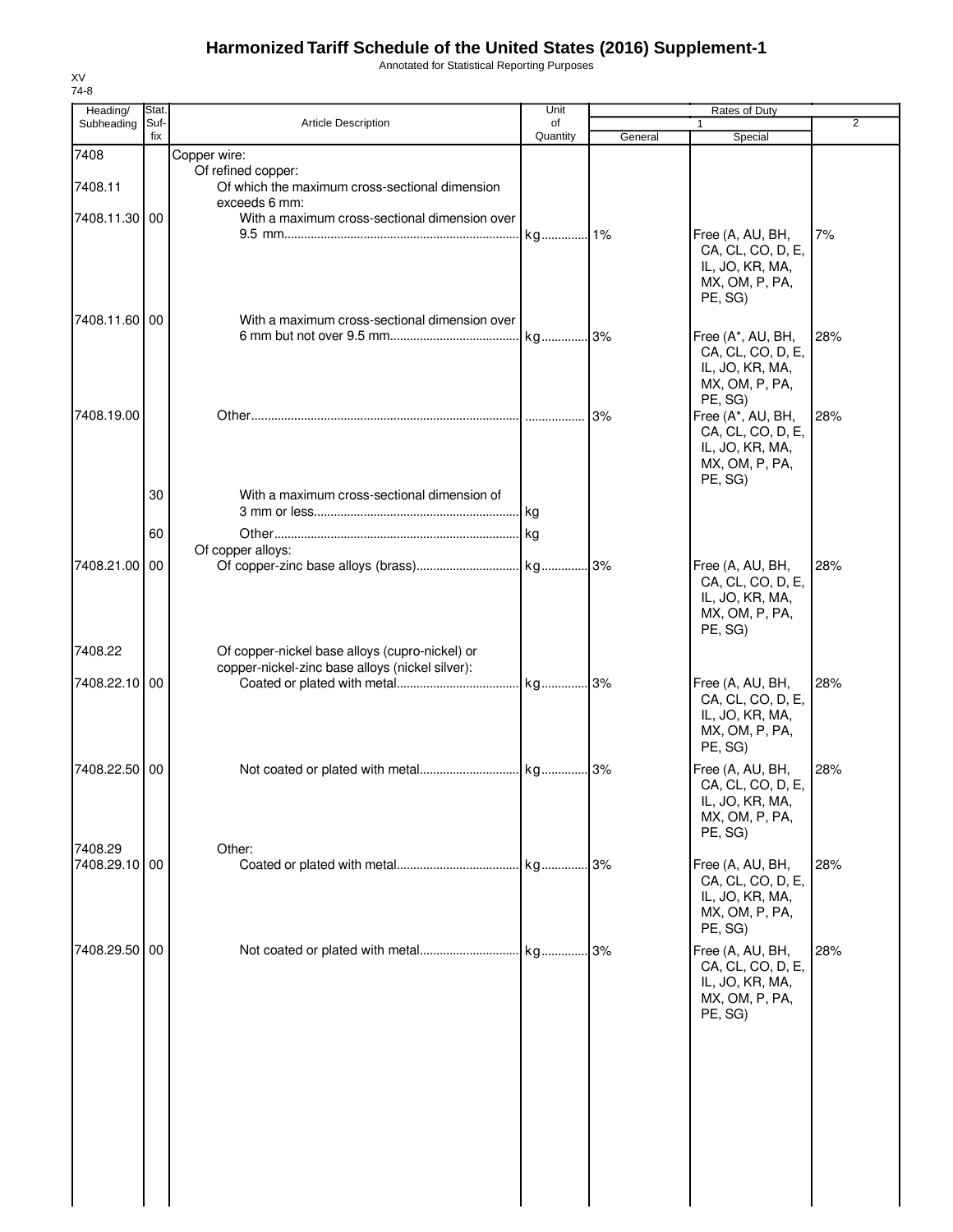Annotated for Statistical Reporting Purposes

| Heading/              | Stat.       |                                                                       | Unit           |         | Rates of Duty                                                                         |                |
|-----------------------|-------------|-----------------------------------------------------------------------|----------------|---------|---------------------------------------------------------------------------------------|----------------|
| Subheading            | Suf-<br>fix | <b>Article Description</b>                                            | of<br>Quantity | General | 1<br>Special                                                                          | $\overline{2}$ |
| 7409                  |             | Copper plates, sheets and strip, of a thickness exceeding             |                |         |                                                                                       |                |
|                       |             | $0.15$ mm:<br>Of refined copper:                                      |                |         |                                                                                       |                |
| 7409.11               |             | In coils:                                                             |                |         |                                                                                       |                |
| 7409.11.10 00         |             |                                                                       |                |         | Free (A, AU, BH,<br>CA, CL, CO, D, E,<br>IL, JO, KR, MA,<br>MX, OM, P, PA,<br>PE, SG) | 38%            |
| 7409.11.50            |             |                                                                       |                | $1\%$   | Free (A, AU, BH,<br>CA, CL, CO, D, E,<br>IL, JO, KR, MA,<br>MX, OM, P, PA,<br>PE, SG) | 7.5%           |
|                       | 10          |                                                                       |                |         |                                                                                       |                |
|                       | 50          |                                                                       |                |         |                                                                                       |                |
| 7409.19<br>7409.19.10 | 00          | Other:                                                                |                |         | Free (A, AU, BH,                                                                      | 48%            |
|                       |             |                                                                       |                |         | CA, CL, CO, D, E,<br>IL, JO, KR, MA,<br>MX, OM, P, PA,<br>PE, SG)                     |                |
| 7409.19.50 00         |             | Of a thickness of less than 5 mm:                                     |                |         | Free (A, AU, BH,                                                                      | 7.5%           |
|                       |             |                                                                       |                |         | CA, CL, CO, D, E,<br>IL, JO, KR, MA,<br>MX, OM, P, PA,<br>PE, SG)                     |                |
| 7409.19.90 00         |             |                                                                       |                |         | Free (A, AU, BH,<br>CA, CL, CO, D, E,                                                 | 48%            |
| 7409.21.00            |             | Of copper-zinc base alloys (brass):                                   |                | 1.9%    | IL, JO, KR, MA,<br>MX, OM, P, PA,<br>PE, SG)<br>Free (A, AU, BH,<br>CA, CL, CO, D, E, | 9%             |
|                       |             |                                                                       |                |         | IL, JO, KR, MA,<br>MX, OM, P, PA,<br>PE, SG)                                          |                |
|                       | 10          |                                                                       |                |         |                                                                                       |                |
|                       | 50          | Of a thickness of less than 5 mm:                                     |                |         |                                                                                       |                |
|                       | 75          | Of a width of less than 500 mm:                                       |                |         |                                                                                       |                |
|                       | 90          |                                                                       |                |         |                                                                                       |                |
| 7409.29.00            |             |                                                                       |                | 1.9%    | Free (A, AU, BH,<br>CA, CL, CO, D, E,<br>IL, JO, KR, MA,<br>MX, OM, P, PA,<br>PE, SG) | 9%             |
|                       | 10          |                                                                       |                |         |                                                                                       |                |
|                       |             | Of a thickness of less than 5 mm:                                     |                |         |                                                                                       |                |
|                       | 50          |                                                                       |                |         |                                                                                       |                |
|                       | 75          | Of a width of less than 500 mm:<br>Of a thickness less than 1.6 mm kg |                |         |                                                                                       |                |
|                       | 90          |                                                                       |                |         |                                                                                       |                |
|                       |             |                                                                       |                |         |                                                                                       |                |
|                       |             |                                                                       |                |         |                                                                                       |                |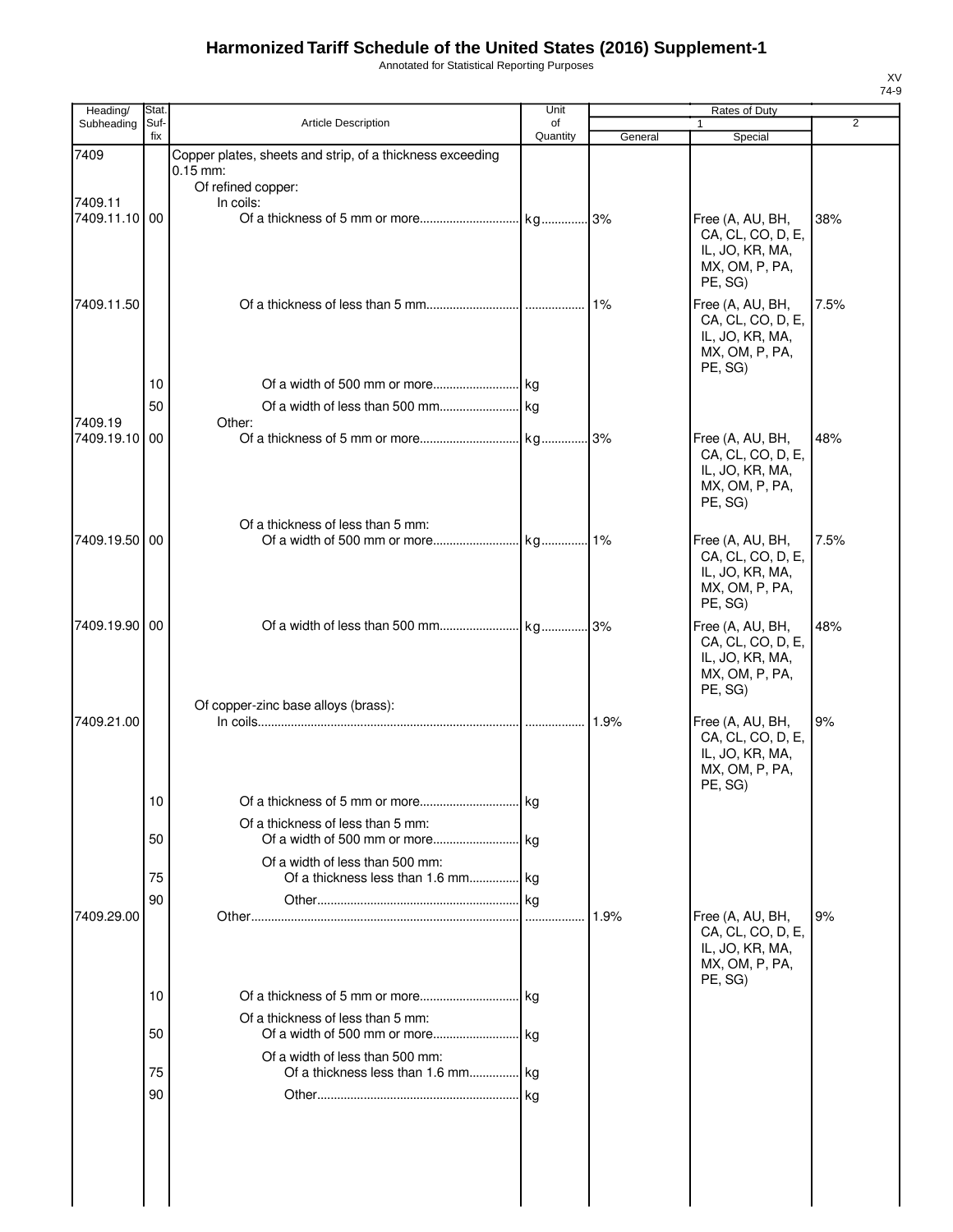Annotated for Statistical Reporting Purposes

| Heading/<br>Subheading | Stat.<br>Suf- | <b>Article Description</b>                                                                                                         | Unit<br>of  |         | Rates of Duty<br>1                                                                    | $\overline{2}$ |
|------------------------|---------------|------------------------------------------------------------------------------------------------------------------------------------|-------------|---------|---------------------------------------------------------------------------------------|----------------|
|                        | fix           |                                                                                                                                    | Quantity    | General | Special                                                                               |                |
| 7409 (con.)<br>7409.31 |               | Copper plates, sheets and strip, of a thickness exceeding<br>$0.15$ mm: (con.)<br>Of copper-tin base alloys (bronze):<br>In coils: |             |         |                                                                                       |                |
| 7409.31.10 00          |               |                                                                                                                                    |             |         | Free (A, AU, BH,<br>CA, CL, CO, D, E,<br>IL, JO, KR, MA,<br>MX, OM, P, PA,<br>PE, SG) | 49%            |
| 7409.31.50 00          |               | Of a thickness of less than 5 mm:                                                                                                  |             |         | Free (A, AU, BH,<br>CA, CL, CO, D, E,<br>IL, JO, KR, MA,<br>MX, OM, P, PA,<br>PE, SG) | 9%             |
| 7409.31.90 00          |               |                                                                                                                                    |             |         | Free (A, AU, BH,<br>CA, CL, CO, D, E,<br>IL, JO, KR, MA,<br>MX, OM, P, PA,<br>PE, SG) | 49%            |
| 7409.39<br>7409.39.10  |               | Other:                                                                                                                             |             | 3%      | Free (A, AU, BH,<br>CA, CL, CO, D, E,<br>IL, JO, KR, MA,<br>MX, OM, P, PA,<br>PE, SG) | 49%            |
|                        | 30            |                                                                                                                                    | Cu kg       |         |                                                                                       |                |
|                        | 60            | Of a thickness of less than 5 mm:                                                                                                  | kg<br>Cu kg |         |                                                                                       |                |
| 7409.39.50             | 00            |                                                                                                                                    |             | .1.7%   | Free (A, AU, BH,<br>CA, CL, CO, D, E,<br>IL, JO, KR, MA,<br>MX, OM, P, PA,<br>PE, SG) | 9%             |
| 7409.39.90             |               |                                                                                                                                    |             | 3%      | Free (A, AU, BH,<br>CA, CL, CO, D, E,<br>IL, JO, KR, MA,<br>MX, OM, P, PA,<br>PE, SG) | 49%            |
|                        | 30            |                                                                                                                                    | Cu kg       |         |                                                                                       |                |
|                        | 60            |                                                                                                                                    | kg<br>Cu kg |         |                                                                                       |                |
| 7409.40.00 00          |               | Of copper-nickel base alloys (cupro-nickel) or copper-                                                                             | kg          | .3%     | Free (A, AU, BH,<br>CA, CL, CO, D, E,<br>IL, JO, KR, MA,<br>MX, OM, P, PA,<br>PE, SG) | 48%            |
|                        |               |                                                                                                                                    |             |         |                                                                                       |                |
|                        |               |                                                                                                                                    |             |         |                                                                                       |                |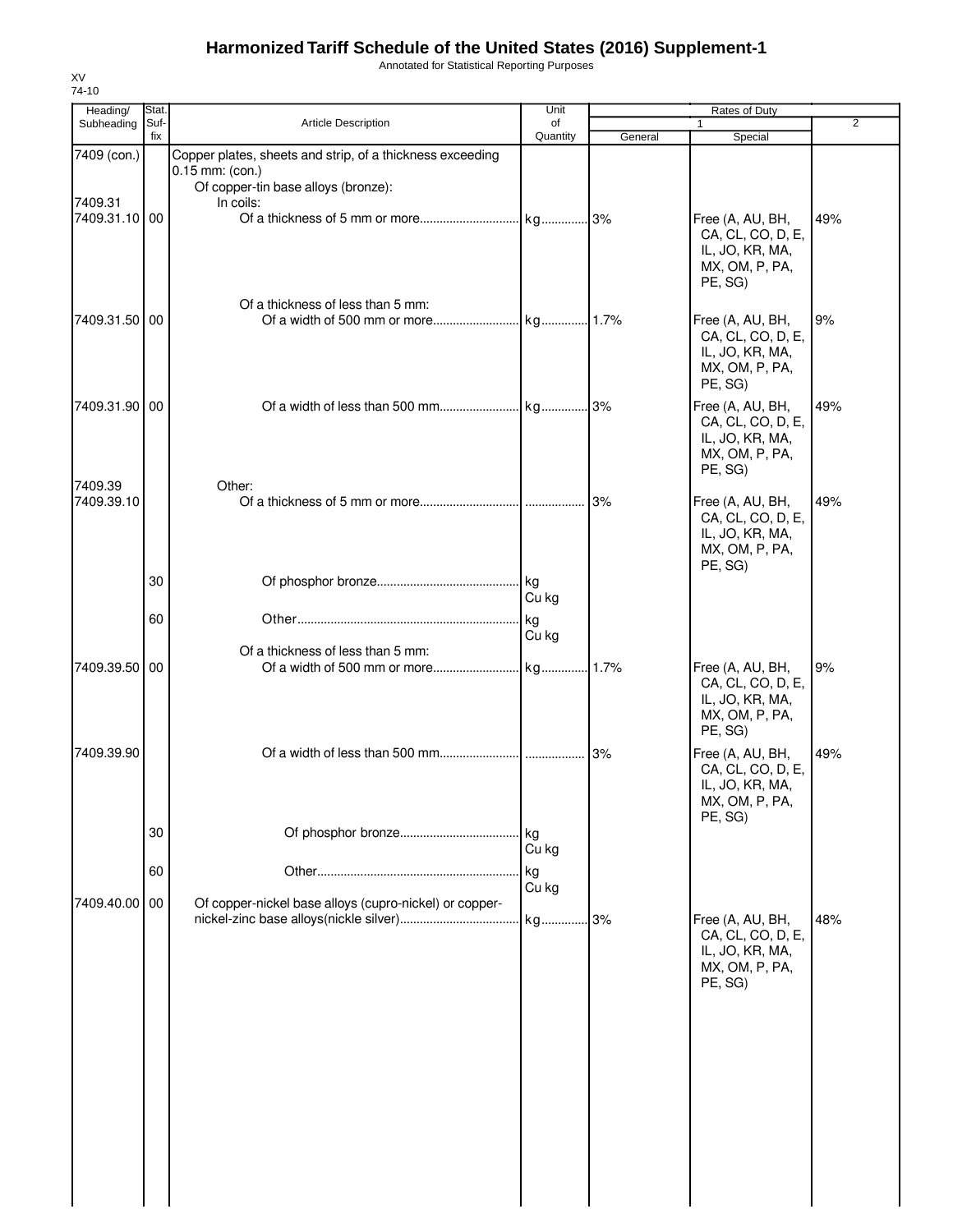Annotated for Statistical Reporting Purposes

| Heading/              | Stat.       |                                                                              | Unit           |         | Rates of Duty                                                                         |                |
|-----------------------|-------------|------------------------------------------------------------------------------|----------------|---------|---------------------------------------------------------------------------------------|----------------|
| Subheading            | Suf-<br>fix | Article Description                                                          | of<br>Quantity | General | Special                                                                               | $\overline{2}$ |
| 7409 (con.)           |             | Copper plates, sheets and strip, of a thickness exceeding<br>0.15 mm: (con.) |                |         |                                                                                       |                |
| 7409.90<br>7409.90.10 |             | Of other copper alloys:                                                      |                | 3%      | Free (A, AU, BH,<br>CA, CL, CO, D, E,<br>IL, JO, KR, MA,<br>MX, OM, P, PA,<br>PE, SG) | 49%            |
|                       | 30          |                                                                              | Cu kg          |         |                                                                                       |                |
|                       | 60          |                                                                              | kg<br>Cu kg    |         |                                                                                       |                |
| 7409.90.50            |             | Of a thickness of less than 5 mm:                                            |                | 1.7%    | Free (A, AU, BH,<br>CA, CL, CO, D, E,<br>IL, JO, KR, MA,<br>MX, OM, P, PA,<br>PE, SG) | 9%             |
|                       | 30          |                                                                              | Cu kg          |         |                                                                                       |                |
| 7409.90.90            | 60          |                                                                              | kg<br>Cu kg    | 3%      | Free (A, AU, BH,                                                                      | 49%            |
|                       |             |                                                                              |                |         | CA, CL, CO, D, E,<br>IL, JO, KR, MA,<br>MX, OM, P, PA,<br>PE, SG)                     |                |
|                       | 30          |                                                                              | Cu kg          |         |                                                                                       |                |
|                       | 60          |                                                                              | kg<br>Cu kg    |         |                                                                                       |                |
|                       |             |                                                                              |                |         |                                                                                       |                |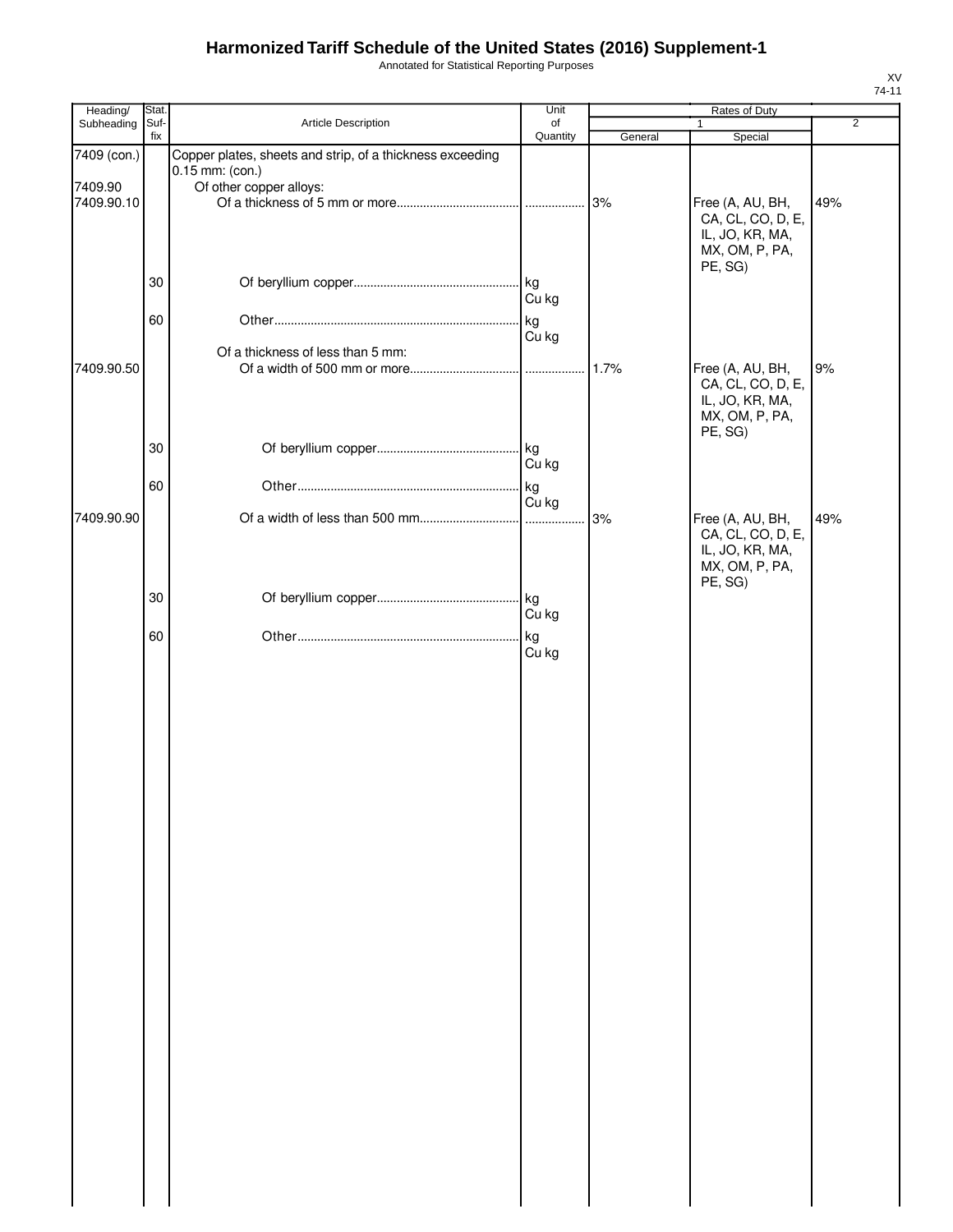Annotated for Statistical Reporting Purposes

| Heading/<br>Subheading | Stat.<br>Suf- | Article Description                                                                                                                                                                             | Unit<br>of     |         | Rates of Duty<br>1                                                                    | $\overline{2}$ |
|------------------------|---------------|-------------------------------------------------------------------------------------------------------------------------------------------------------------------------------------------------|----------------|---------|---------------------------------------------------------------------------------------|----------------|
|                        | fix           |                                                                                                                                                                                                 | Quantity       | General | Special                                                                               |                |
| 7410                   |               | Copper foil (whether or not printed or backed with paper,<br>paperboard, plastics or similar backing materials) of a<br>thickness (excluding any backing) not exceeding 0.15 mm:<br>Not backed: |                |         |                                                                                       |                |
| 7410.11.00 00          |               |                                                                                                                                                                                                 |                |         | Free (A, AU, BH,<br>CA, CL, CO, D, E,<br>IL, JO, KR, MA,<br>MX, OM, P, PA,<br>PE, SG) | 6.5%           |
| 7410.12.00             |               |                                                                                                                                                                                                 |                | 1%      | Free (A, AU, BH,<br>CA, CL, CO, D, E,<br>IL, JO, KR, MA,<br>MX, OM, P, PA,<br>PE, SG) | 6.5%           |
|                        | 30            |                                                                                                                                                                                                 |                |         |                                                                                       |                |
|                        | 60            |                                                                                                                                                                                                 |                |         |                                                                                       |                |
|                        |               | Backed:                                                                                                                                                                                         |                |         |                                                                                       |                |
| 7410.21                |               | Of refined copper:                                                                                                                                                                              |                |         |                                                                                       |                |
| 7410.21.30             |               | Having a base wholly of plastics impregnated                                                                                                                                                    |                | 3%      | Free (A, AU, BH,<br>CA, CL, CO, D, E,<br>IL, JO, KR, MA,<br>MX, OM, P, PA,<br>PE, SG) | 80%            |
|                        |               | glass:                                                                                                                                                                                          |                |         |                                                                                       |                |
|                        | 20            | Having copper on one side only                                                                                                                                                                  | m <sup>2</sup> |         |                                                                                       |                |
|                        |               |                                                                                                                                                                                                 | kg             |         |                                                                                       |                |
|                        | 40            | Having copper on both sides                                                                                                                                                                     | m <sup>2</sup> |         |                                                                                       |                |
|                        |               |                                                                                                                                                                                                 | kg             |         |                                                                                       |                |
|                        | 60            |                                                                                                                                                                                                 | $m^2$          |         |                                                                                       |                |
| 7410.21.60 00          |               |                                                                                                                                                                                                 | kg             | .1.5%   |                                                                                       | 6%             |
|                        |               |                                                                                                                                                                                                 |                |         | Free (A, AU, BH,<br>CA, CL, CO, D, E,<br>IL, JO, KR, MA,<br>MX, OM, P, PA,<br>PE, SG) |                |
| 7410.22.00             | 00            |                                                                                                                                                                                                 |                |         | Free (A, AU, BH,<br>CA, CL, CO, D, E,<br>IL, JO, KR, MA,<br>MX, OM, P, PA,<br>PE, SG) | 6%             |
|                        |               |                                                                                                                                                                                                 |                |         |                                                                                       |                |
|                        |               |                                                                                                                                                                                                 |                |         |                                                                                       |                |
|                        |               |                                                                                                                                                                                                 |                |         |                                                                                       |                |
|                        |               |                                                                                                                                                                                                 |                |         |                                                                                       |                |
|                        |               |                                                                                                                                                                                                 |                |         |                                                                                       |                |
|                        |               |                                                                                                                                                                                                 |                |         |                                                                                       |                |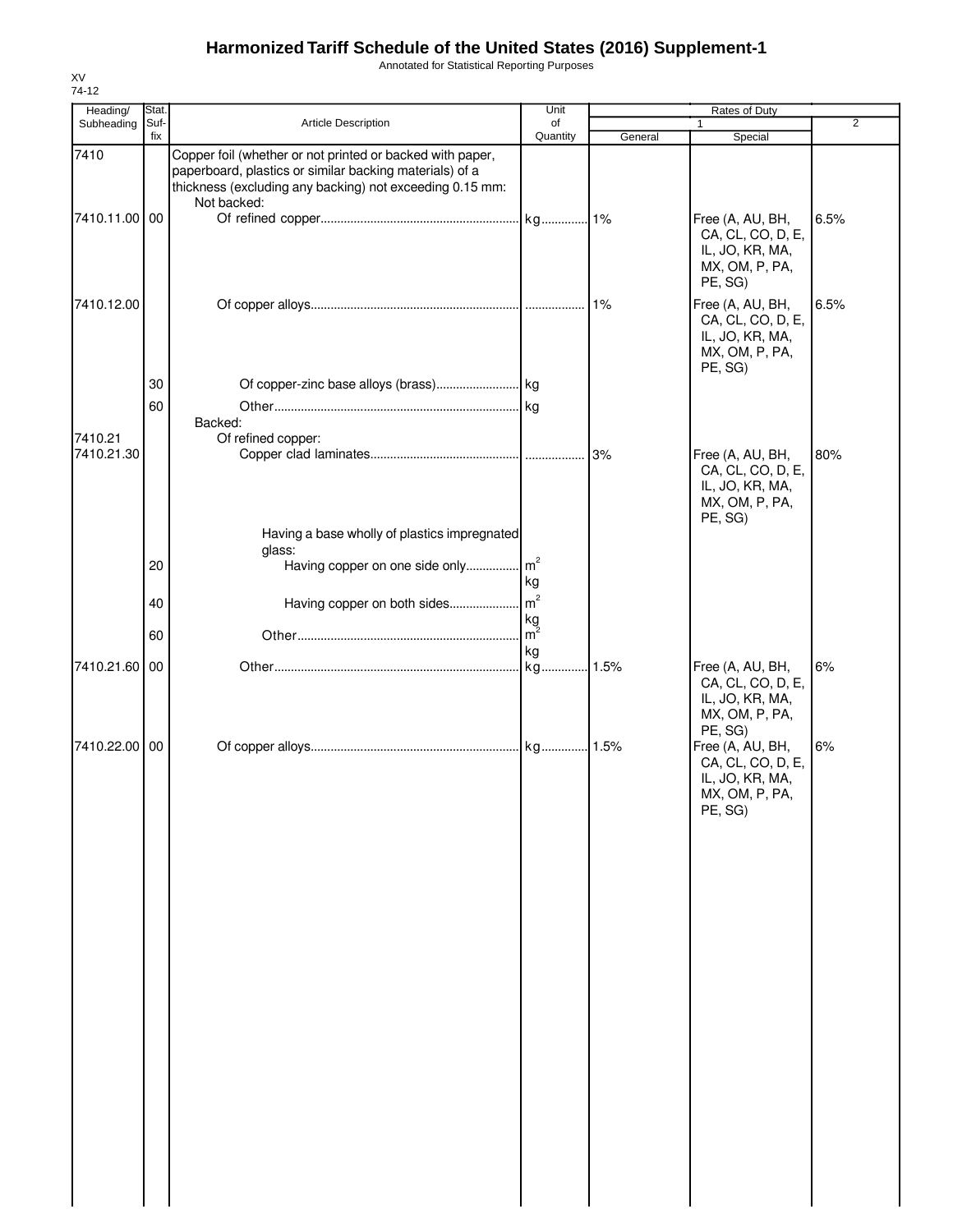Annotated for Statistical Reporting Purposes

| Heading/        | Stat.       |                                                      | Unit           |         | Rates of Duty             |                |
|-----------------|-------------|------------------------------------------------------|----------------|---------|---------------------------|----------------|
| Subheading      | Suf-<br>fix | Article Description                                  | of<br>Quantity |         | $\mathbf{1}$              | $\overline{2}$ |
|                 |             |                                                      |                | General | Special                   |                |
| 7411<br>7411.10 |             | Copper tubes and pipes:<br>Of refined copper:        |                |         |                           |                |
| 7411.10.10      |             |                                                      |                | 1.5%    | Free (A, AU, BH,          | 13%            |
|                 |             |                                                      |                |         | CA, CL, CO, D, E,         |                |
|                 |             |                                                      |                |         | IL, JO, KR, MA,           |                |
|                 |             |                                                      |                |         | MX, OM, P, PA,            |                |
|                 |             |                                                      |                |         | PE, SG)                   |                |
|                 | 30          | Having an outside diameter of 6 mm or more but       |                |         |                           |                |
|                 |             | not exceeding 16 mm, in coils on spools kg           |                |         |                           |                |
|                 | 90          |                                                      |                |         |                           |                |
| 7411.10.50      | 00          |                                                      |                | 3%      | Free (A, AU, BH,          | 47%            |
|                 |             |                                                      |                |         | CA, CL, CO, D, E,         |                |
|                 |             |                                                      |                |         | IL, JO, KR, MA,           |                |
|                 |             |                                                      |                |         | MX, OM, P, PA,            |                |
|                 |             |                                                      |                |         | PE, SG)                   |                |
|                 |             | Of copper alloys:                                    |                |         |                           |                |
| 7411.21         |             | Of copper-zinc base alloys (brass):                  |                |         |                           |                |
| 7411.21.10 00   |             |                                                      |                |         | Free (A, AU, BH,          | 10%            |
|                 |             |                                                      |                |         | CA, CL, CO, D, E,         |                |
|                 |             |                                                      |                |         | IL, JO, KR, MA,           |                |
|                 |             |                                                      |                |         | MX, OM, P, PA,<br>PE, SG) |                |
|                 |             |                                                      |                |         |                           |                |
| 7411.21.50 00   |             |                                                      |                |         | Free (A, AU, BH,          | 49%            |
|                 |             |                                                      |                |         | CA, CL, CO, D, E,         |                |
|                 |             |                                                      |                |         | IL, JO, KR, MA,           |                |
|                 |             |                                                      |                |         | MX, OM, P, PA,<br>PE, SG) |                |
| 7411.22.00 00   |             | Of copper-nickel base alloys (cupro-nickel) or       |                |         |                           |                |
|                 |             | copper-nickel-zinc base alloys (nickel-silver) kg 3% |                |         | Free (A, AU, BH,          | 47%            |
|                 |             |                                                      |                |         | CA, CL, CO, D, E,         |                |
|                 |             |                                                      |                |         | IL, JO, KR, MA,           |                |
|                 |             |                                                      |                |         | MX, OM, P, PA,            |                |
|                 |             |                                                      |                |         | PE, SG)                   |                |
| 7411.29         |             | Other:                                               |                |         |                           |                |
| 7411.29.10 00   |             |                                                      |                |         | Free (A, AU, BH,          | 10%            |
|                 |             |                                                      |                |         | CA, CL, CO, D, E,         |                |
|                 |             |                                                      |                |         | IL, JO, KR, MA,           |                |
|                 |             |                                                      |                |         | MX, OM, P, PA,            |                |
|                 |             |                                                      |                |         | PE, SG)                   |                |
| 7411.29.50 00   |             |                                                      |                |         | Free (A, AU, BH,          | 49%            |
|                 |             |                                                      |                |         | CA, CL, CO, D, E,         |                |
|                 |             |                                                      |                |         | IL, JO, KR, MA,           |                |
|                 |             |                                                      |                |         | MX, OM, P, PA,            |                |
|                 |             |                                                      |                |         | PE, SG)                   |                |
|                 |             |                                                      |                |         |                           |                |
|                 |             |                                                      |                |         |                           |                |
|                 |             |                                                      |                |         |                           |                |
|                 |             |                                                      |                |         |                           |                |
|                 |             |                                                      |                |         |                           |                |
|                 |             |                                                      |                |         |                           |                |
|                 |             |                                                      |                |         |                           |                |
|                 |             |                                                      |                |         |                           |                |
|                 |             |                                                      |                |         |                           |                |
|                 |             |                                                      |                |         |                           |                |
|                 |             |                                                      |                |         |                           |                |
|                 |             |                                                      |                |         |                           |                |
|                 |             |                                                      |                |         |                           |                |
|                 |             |                                                      |                |         |                           |                |
|                 |             |                                                      |                |         |                           |                |
|                 |             |                                                      |                |         |                           |                |
|                 |             |                                                      |                |         |                           |                |
|                 |             |                                                      |                |         |                           |                |
|                 |             |                                                      |                |         |                           |                |
|                 |             |                                                      |                |         |                           |                |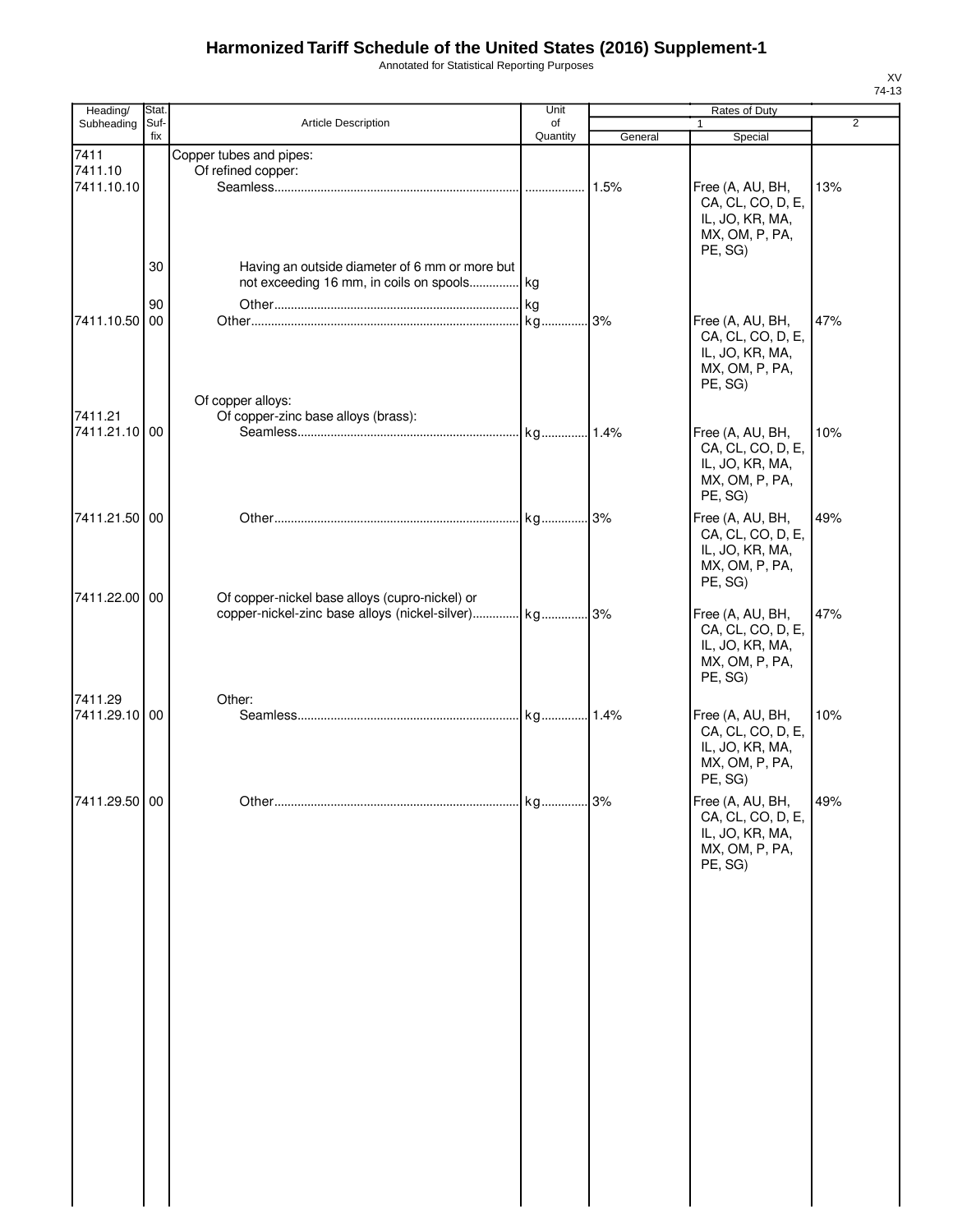Annotated for Statistical Reporting Purposes

| Stat.         |                                                                                                                                                                                                | Unit                                          |         | Rates of Duty                                                                          | 2                                                                                                                |
|---------------|------------------------------------------------------------------------------------------------------------------------------------------------------------------------------------------------|-----------------------------------------------|---------|----------------------------------------------------------------------------------------|------------------------------------------------------------------------------------------------------------------|
| fix           |                                                                                                                                                                                                | Quantity                                      | General | Special                                                                                |                                                                                                                  |
|               | Copper tube or pipe fittings (for example couplings, elbows,                                                                                                                                   |                                               |         |                                                                                        |                                                                                                                  |
|               | sleeves):                                                                                                                                                                                      |                                               |         |                                                                                        |                                                                                                                  |
| 7412.10.00 00 |                                                                                                                                                                                                |                                               |         | CA, CL, CO, D, E,<br>IL, JO, KR, MA,<br>MX, OM, P, PA,                                 | 46%                                                                                                              |
|               |                                                                                                                                                                                                |                                               |         | PE, SG)                                                                                |                                                                                                                  |
|               |                                                                                                                                                                                                |                                               |         | CA, CL, CO, D, E,<br>IL, JO, KR, MA,<br>MX, OM, P, PA,                                 |                                                                                                                  |
| 15            | For brake hoses for vehicles of subheading 8701.20                                                                                                                                             |                                               |         |                                                                                        |                                                                                                                  |
|               | Other:<br>Of copper-zinc base alloys (brass):                                                                                                                                                  |                                               |         |                                                                                        |                                                                                                                  |
|               |                                                                                                                                                                                                |                                               |         |                                                                                        |                                                                                                                  |
|               |                                                                                                                                                                                                |                                               |         |                                                                                        |                                                                                                                  |
|               |                                                                                                                                                                                                |                                               |         |                                                                                        |                                                                                                                  |
|               | Other:                                                                                                                                                                                         |                                               |         |                                                                                        |                                                                                                                  |
| 65            |                                                                                                                                                                                                |                                               |         |                                                                                        |                                                                                                                  |
|               |                                                                                                                                                                                                |                                               |         |                                                                                        |                                                                                                                  |
| 90            |                                                                                                                                                                                                |                                               |         |                                                                                        |                                                                                                                  |
|               | Stranded wire, cables, plaited bands and the like, including<br>slings and similar articles, of copper, not electrically insulated:<br>Not fitted with fittings and not made up into articles: |                                               |         |                                                                                        |                                                                                                                  |
| 00            |                                                                                                                                                                                                |                                               |         | Free (A*, AU, BH,<br>CA, CL, CO, D, E,<br>IL, JO, KR, MA,<br>MX, OM, P, PA,<br>PE, SG) | 35%                                                                                                              |
| 7413.00.50 00 |                                                                                                                                                                                                |                                               |         | Free (A*, AU, BH,<br>CA, CL, CO, D, E,<br>IL, JO, KR, MA,<br>MX, OM, P, PA,            | 35%                                                                                                              |
| 7413.00.90 00 |                                                                                                                                                                                                |                                               |         | C, CA, CL, CO, D,<br>E, IL, JO, KR, MA,<br>MX, OM, P, PA,<br>PE, SG)                   |                                                                                                                  |
|               |                                                                                                                                                                                                |                                               |         |                                                                                        |                                                                                                                  |
|               |                                                                                                                                                                                                |                                               |         |                                                                                        |                                                                                                                  |
|               |                                                                                                                                                                                                |                                               |         |                                                                                        |                                                                                                                  |
|               |                                                                                                                                                                                                |                                               |         |                                                                                        |                                                                                                                  |
|               |                                                                                                                                                                                                |                                               |         |                                                                                        |                                                                                                                  |
|               |                                                                                                                                                                                                |                                               |         |                                                                                        |                                                                                                                  |
|               | Suf-<br>25<br>35<br>45<br>85<br>7413.00.10                                                                                                                                                     | Article Description<br>Threaded:<br>Threaded: | of      |                                                                                        | $\mathbf{1}$<br>Free (A, AU, B, BH,<br>Free (A, AU, B, BH, 49%<br>PE, SG)<br>PE, SG)<br>Free (A*, AU, B, BH, 45% |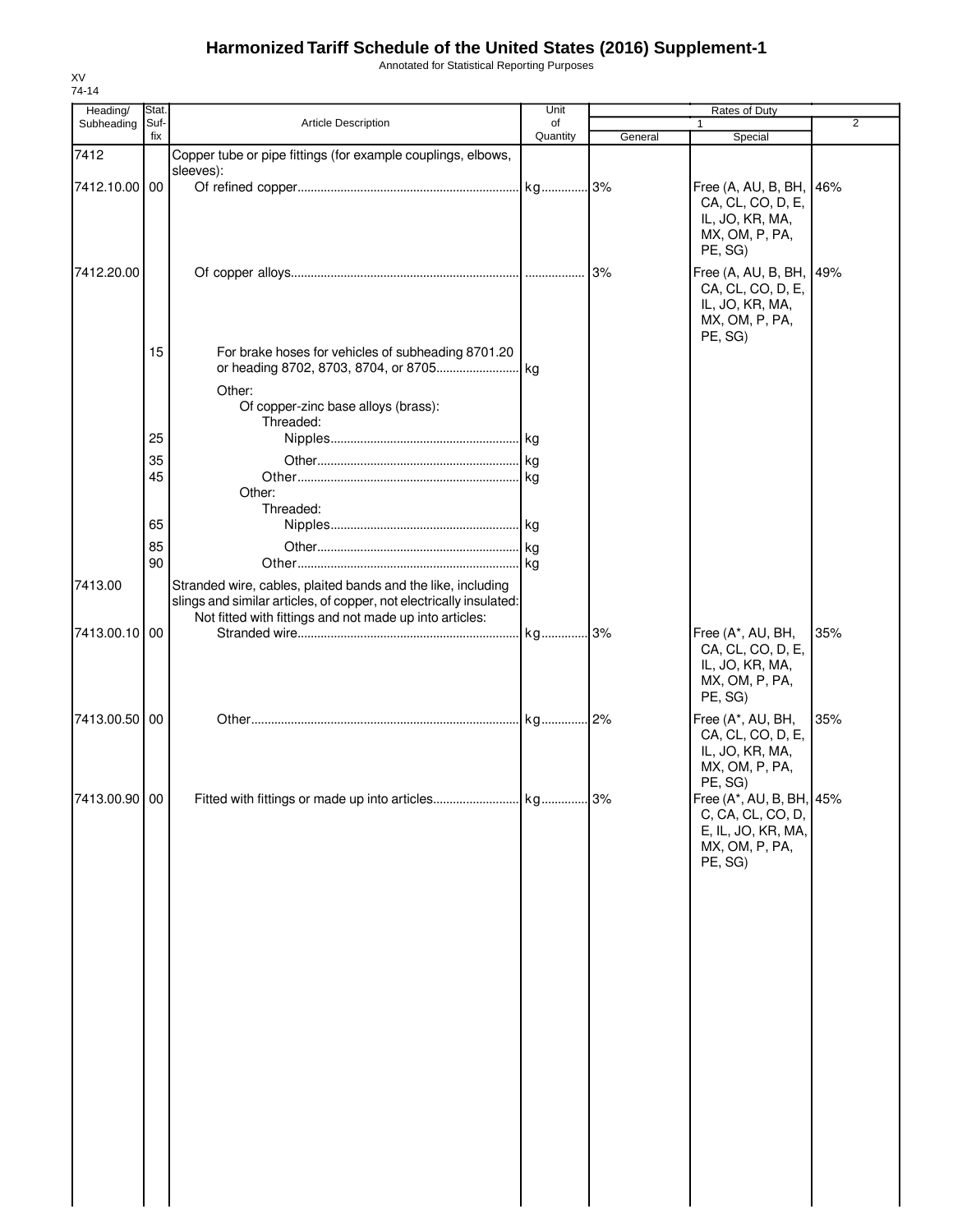Annotated for Statistical Reporting Purposes

| Heading/                 | Stat.       |                                                                                                                                                                                                                                                                                                                                                        | Unit           |         | Rates of Duty                                                                            |                |
|--------------------------|-------------|--------------------------------------------------------------------------------------------------------------------------------------------------------------------------------------------------------------------------------------------------------------------------------------------------------------------------------------------------------|----------------|---------|------------------------------------------------------------------------------------------|----------------|
| Subheading               | Suf-<br>fix | Article Description                                                                                                                                                                                                                                                                                                                                    | of<br>Quantity | General | 1<br>Special                                                                             | $\overline{2}$ |
| 7415<br>7415.10.00 00    |             | Nails, tacks, drawing pins, staples (other than those of heading<br>8305) and similar articles, of copper or of iron or steel with<br>heads of copper; screws, bolts, nuts, screw hooks, rivets,<br>cotters, cotter pins, washers (including spring washers) and<br>similar articles, of copper:<br>Nails and tacks, drawing pins, staples and similar |                |         |                                                                                          |                |
|                          |             |                                                                                                                                                                                                                                                                                                                                                        |                |         | Free (A, AU, BH,<br>CA, CL, CO, D, E,<br>IL, JO, KR, MA,<br>MX, OM, P, PA,<br>PE, SG)    | 45%            |
| 7415.21.00 00            |             | Other articles, not threaded:                                                                                                                                                                                                                                                                                                                          |                |         | Free (A, AU, B, BH,<br>CA, CL, CO, D, E,<br>IL, JO, KR, MA,<br>MX, OM, P, PA,<br>PE, SG) | 45%            |
| 7415.29.00 00            |             | Other threaded articles:                                                                                                                                                                                                                                                                                                                               |                |         | Free (A, AU, B, BH,<br>CA, CL, CO, D, E,<br>IL, JO, KR, MA,<br>MX, OM, P, PA,<br>PE, SG) | 45%            |
| 7415.33<br>7415.33.05 00 |             | Screws, bolts and nuts:                                                                                                                                                                                                                                                                                                                                |                |         | Free (A, AU, B, BH,<br>CA, CL, CO, D, E,<br>IL, JO, KR, MA,<br>MX, OM, P, PA,<br>PE, SG) | 45%            |
| 7415.33.10 00            |             |                                                                                                                                                                                                                                                                                                                                                        |                |         | Free (A, AU, B, BH,<br>CA, CL, CO, D, E,<br>IL, JO, KR, MA,<br>MX, OM, P, PA,<br>PE, SG) | 7%             |
| 7415.33.80               |             |                                                                                                                                                                                                                                                                                                                                                        |                | 3%      | Free (A, AU, B, BH,<br>CA, CL, CO, D, E,<br>IL, JO, KR, MA,<br>MX, OM, P, PA,<br>PE, SG) | 45%            |
|                          | 10<br>50    | Having shanks, threads or holes 6 mm or more<br>Having shanks, threads or holes less than                                                                                                                                                                                                                                                              |                |         |                                                                                          |                |
| 7415.39.00               | 00          |                                                                                                                                                                                                                                                                                                                                                        | kg             | 3%      | Free (A, AU, B, BH,<br>CA, CL, CO, D, E,<br>IL, JO, KR, MA,<br>MX, OM, P, PA,<br>PE, SG) | 45%            |
|                          |             |                                                                                                                                                                                                                                                                                                                                                        |                |         |                                                                                          |                |
|                          |             |                                                                                                                                                                                                                                                                                                                                                        |                |         |                                                                                          |                |
|                          |             |                                                                                                                                                                                                                                                                                                                                                        |                |         |                                                                                          |                |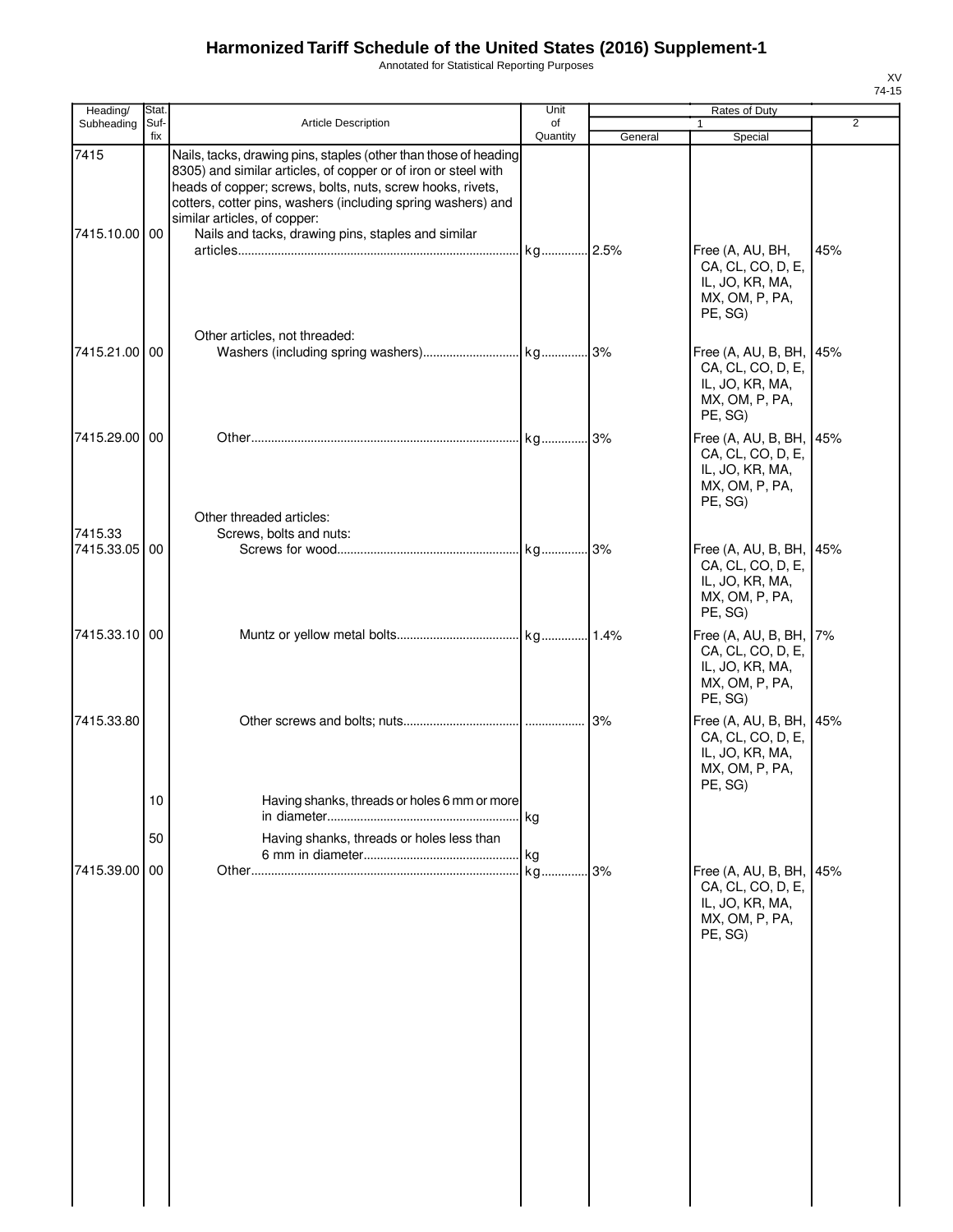Annotated for Statistical Reporting Purposes

| Heading/<br>Subheading | Stat.<br>Suf-<br>fix | Article Description                                                                                                                                                                             | Unit<br>of<br>Quantity | Rates of Duty<br>$\overline{2}$ |                                                                                       |     |  |
|------------------------|----------------------|-------------------------------------------------------------------------------------------------------------------------------------------------------------------------------------------------|------------------------|---------------------------------|---------------------------------------------------------------------------------------|-----|--|
|                        |                      |                                                                                                                                                                                                 |                        | General                         | Special                                                                               |     |  |
| 7418                   |                      | Table, kitchen or other household articles and parts thereof,<br>of copper; pot scourers and scouring or polishing pads, gloves<br>and the like, of copper; sanitary ware and parts thereof, of |                        |                                 |                                                                                       |     |  |
| 7418.10.00             |                      | copper:<br>Table, kitchen or other household articles and parts thereof;<br>pot scourers and scouring or polishing pads, gloves and                                                             |                        | 3%                              | Free (A, AU, BH,                                                                      | 40% |  |
|                        | 02                   | Pot scourers and scouring or polishing pads, gloves<br>and the like:                                                                                                                            |                        |                                 | CA, CL, CO, D, E,<br>IL, JO, KR, MA,<br>MX, OM, P, PA,<br>PE, SG)                     |     |  |
|                        | 04                   |                                                                                                                                                                                                 | .lkg                   |                                 |                                                                                       |     |  |
|                        | 19                   | Other:<br>Coated or plated with precious metals kg                                                                                                                                              |                        |                                 |                                                                                       |     |  |
|                        | 21                   | Other:<br>Of copper-zinc base alloys (brass):<br>Cooking or heating apparatus of a kind<br>used for domestic purposes, non-electric                                                             |                        |                                 |                                                                                       |     |  |
|                        | 23                   |                                                                                                                                                                                                 |                        |                                 |                                                                                       |     |  |
|                        | 25                   |                                                                                                                                                                                                 | . kg                   |                                 |                                                                                       |     |  |
|                        | 51                   | Other:<br>Cooking or heating apparatus of a kind<br>used for domestic purposes, non-electric                                                                                                    |                        |                                 |                                                                                       |     |  |
|                        | 53                   | Cooking and kitchen ware                                                                                                                                                                        | No.                    |                                 |                                                                                       |     |  |
|                        |                      |                                                                                                                                                                                                 | kg                     |                                 |                                                                                       |     |  |
|                        | 55                   |                                                                                                                                                                                                 |                        |                                 |                                                                                       |     |  |
| 7418.20<br>7418.20.10  | 00                   | Sanitary ware and parts thereof:                                                                                                                                                                |                        |                                 | Free (A, AU, BH,<br>CA, CL, CO, D, E,<br>IL, JO, KR, MA,<br>MX, OM, P, PA,<br>PE, SG) | 40% |  |
| 418.20.50 00           |                      |                                                                                                                                                                                                 |                        |                                 | Free (A, AU, BH,<br>CA, CL, CO, D, E,<br>IL, JO, KR, MA,<br>MX, OM, P, PA,<br>PE, SG) | 40% |  |
|                        |                      |                                                                                                                                                                                                 |                        |                                 |                                                                                       |     |  |
|                        |                      |                                                                                                                                                                                                 |                        |                                 |                                                                                       |     |  |
|                        |                      |                                                                                                                                                                                                 |                        |                                 |                                                                                       |     |  |
|                        |                      |                                                                                                                                                                                                 |                        |                                 |                                                                                       |     |  |
|                        |                      |                                                                                                                                                                                                 |                        |                                 |                                                                                       |     |  |
|                        |                      |                                                                                                                                                                                                 |                        |                                 |                                                                                       |     |  |
|                        |                      |                                                                                                                                                                                                 |                        |                                 |                                                                                       |     |  |